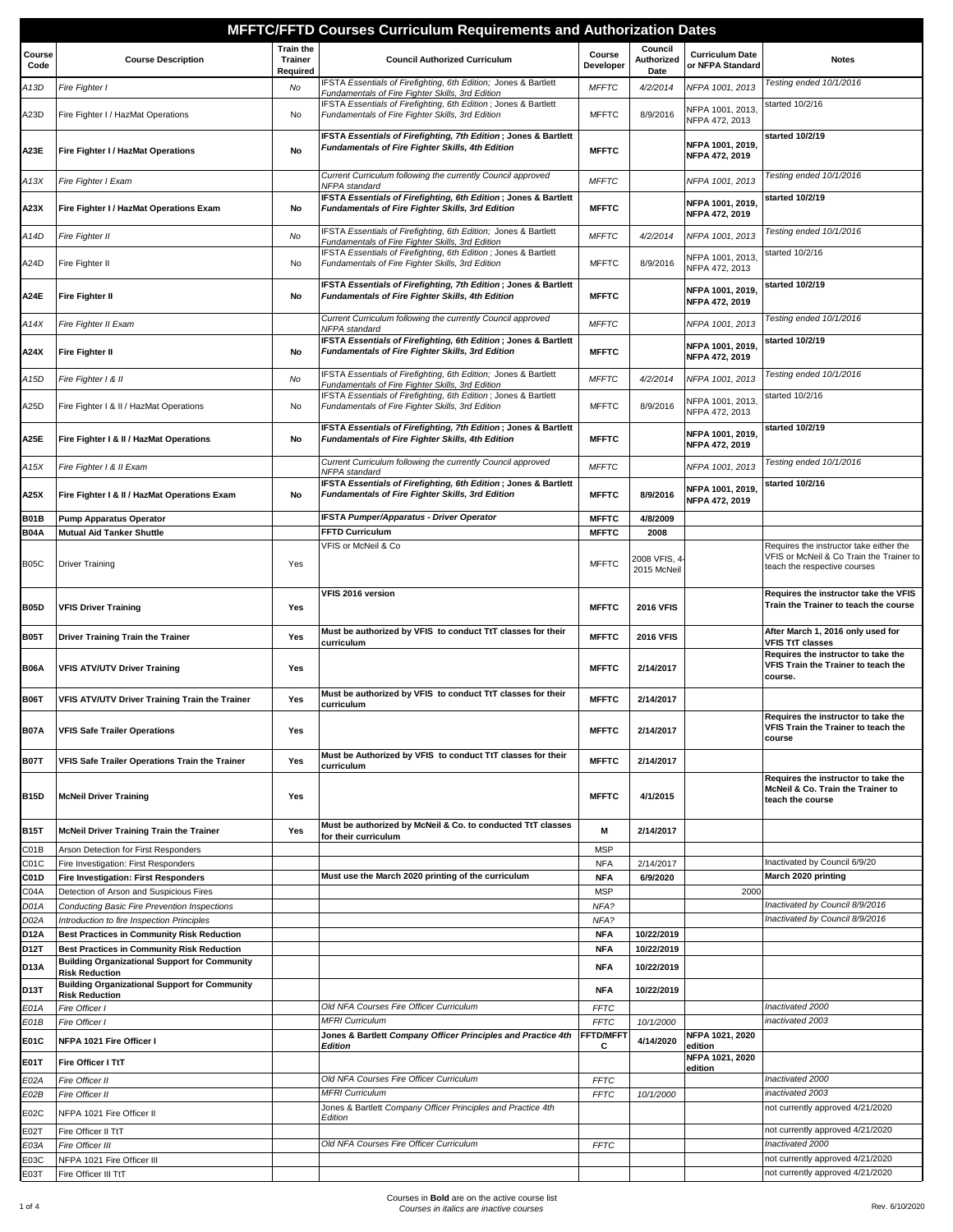|                     |                                                                             |                                                | MFFTC/FFTD Courses Curriculum Requirements and Authorization Dates                                                                                           |                            |                                             |                                            |                                                                                                                                                                                                                                                                                               |
|---------------------|-----------------------------------------------------------------------------|------------------------------------------------|--------------------------------------------------------------------------------------------------------------------------------------------------------------|----------------------------|---------------------------------------------|--------------------------------------------|-----------------------------------------------------------------------------------------------------------------------------------------------------------------------------------------------------------------------------------------------------------------------------------------------|
| Course<br>Code      | <b>Course Description</b>                                                   | <b>Train the</b><br><b>Trainer</b><br>Required | <b>Council Authorized Curriculum</b>                                                                                                                         | Course<br>Developer        | Council<br>Authorized<br>Date               | <b>Curriculum Date</b><br>or NFPA Standard | <b>Notes</b>                                                                                                                                                                                                                                                                                  |
| E04C                | NFPA 1021 Fire Officer IV                                                   |                                                |                                                                                                                                                              |                            |                                             |                                            | not currently approved 4/21/2020                                                                                                                                                                                                                                                              |
| E04T                | Fire Officer IV TtT                                                         |                                                |                                                                                                                                                              |                            |                                             |                                            | not currently approved 4/21/2020                                                                                                                                                                                                                                                              |
| E12A                | Company Officer   & II                                                      |                                                | Delmar Thompson Company Officer                                                                                                                              |                            | 10/1/2003                                   | 1021                                       | Inactivated when Delmar Thompson<br>stopped publishing the Company officer<br>textbook                                                                                                                                                                                                        |
| E12B                | Company Officer I & II                                                      |                                                | IFSTA Fire and Emergency Services Company Officer; Jones<br>& Bartlett Fire Officer, 3rd Edition. Auth. Start Date 7/1/2015                                  | <b>MFFTC</b>               | Prev:<br>8/11/2010<br>Current:<br>6/10/2014 | 1021                                       |                                                                                                                                                                                                                                                                                               |
| F02D                | Hazardous Materials Operations                                              | Yes for<br>"Certified<br>Instructor            | Hazardous Materials chapters from the IFSTA Essentials of<br>Firefighting, 6th Edition; Jones & Bartlett Fundamentals of Fire<br>Fighter Skills, 3rd Edition | <b>MFFTC</b>               | 4/2/2014                                    | NFPA 472, 2013                             | "Certified Instructor" must take a Train<br>the Trainer to teach the FRO course.<br>Instructor 1 and above are not required<br>to take a TtT.                                                                                                                                                 |
| F <sub>12</sub> D   | Hazardous Materials Operations                                              |                                                | Hazardous Materials chapters from the IFSTA Essentials of<br>Firefighting, 6th Edition; Jones & Bartlett Fundamentals of Fire<br>Fighter Skills, 3rd Edition | <b>MFFTC</b>               | 8/9/2016                                    | NFPA 472, 2013                             |                                                                                                                                                                                                                                                                                               |
| <b>F12E</b>         | <b>Hazardous Materials Operations</b>                                       |                                                | Hazardous Materials chapters from the IFSTA Essentials of<br>Firefighting, 7th Edition; Jones & Bartlett Fundamentals of<br>Fire Fighter Skills, 4th Edition | <b>MFFTC</b>               | 10/1/2019                                   | NFPA 472, 2019                             |                                                                                                                                                                                                                                                                                               |
| F04A                | Clandestine Drug Lab Awareness                                              |                                                |                                                                                                                                                              | <b>MSP</b>                 | 12/1/2000                                   |                                            | Inactivated by Council 7/2019                                                                                                                                                                                                                                                                 |
| <b>F06A</b>         | Cargo Tank Training                                                         | Yes                                            | MSP Motor Carrier or HazMat Training Center                                                                                                                  | <b>MSP</b>                 |                                             |                                            | Course uses a specific tank prop to<br>conduct the course that is obtained from<br>the HazMat Training Center.                                                                                                                                                                                |
| F07A                | Initial Response to Hazardous Materials Incidents:<br><b>Basic Concepts</b> |                                                |                                                                                                                                                              | <b>NFA</b>                 |                                             |                                            | Inactivated by Council 8/9/2016                                                                                                                                                                                                                                                               |
| G02B                | Health and Safety Officer                                                   |                                                |                                                                                                                                                              | <b>NFA</b>                 |                                             | 2009                                       |                                                                                                                                                                                                                                                                                               |
| G03A                | <b>VFIS Traffic Incident Management</b>                                     | Yes                                            |                                                                                                                                                              | <b>MFFTC</b>               | 2/14/2017                                   |                                            | Requires the instructor to take the<br>VFIS Train the Trainer to teach the<br>course.                                                                                                                                                                                                         |
| G03T                | VFIS Traffic Incident Management Train the Trainer                          | Yes                                            | Must be authorized by VFIS to teach the Train the Trainer for<br>this course                                                                                 | M                          | 2/14/2017                                   |                                            |                                                                                                                                                                                                                                                                                               |
| <b>G04A</b>         | NFFF - Stress First Aid                                                     | Yes                                            |                                                                                                                                                              | <b>NFFF</b>                | 6/13/2017                                   |                                            | Requires the NFFF Train the Trainer<br>to teach this course                                                                                                                                                                                                                                   |
| G04T                | NFFF - Stress First Aid Train the Trainer                                   | Yes                                            | Authorization by the NFFF to conduct the TtT                                                                                                                 | <b>NFFF</b>                | 6/13/2017                                   |                                            |                                                                                                                                                                                                                                                                                               |
| G06B                | <b>Incident Safety Officer</b>                                              |                                                |                                                                                                                                                              | <b>NFA</b>                 |                                             |                                            |                                                                                                                                                                                                                                                                                               |
| G11A                | <b>Everyone Goes Home</b>                                                   | Yes                                            | National Fallen Firefighters Foundation                                                                                                                      | <b>NFFF</b>                | 4/9/2013                                    |                                            | Requires the NFFF Train the Trainer<br>to teach this course                                                                                                                                                                                                                                   |
| G11T                | Everyone Goes Home Train the Trainer                                        | Yes                                            | Authorization by the NFFF to conduct the TtT                                                                                                                 | <b>NFFF</b>                |                                             |                                            |                                                                                                                                                                                                                                                                                               |
| G12A                | Leadership Accountability Culture and Knowledge                             | Yes                                            | <b>National Fallen Firefighters Foundation</b>                                                                                                               | <b>NFFF</b>                |                                             |                                            | Not in our course catalog yet, as<br>Council has not approved the course,<br>however all courses developed by the<br>8/9/2016 NFFF require a TtT. This is the "fire<br>officer" equivalent of the EGH course<br>G11A.                                                                         |
| G12T                | <b>LACK Train the Trainer</b>                                               | Yes                                            | Authorization by the NFFF to conduct the TtT                                                                                                                 | <b>NFFF</b>                |                                             | 8/9/2016                                   |                                                                                                                                                                                                                                                                                               |
| G13A                | Department Wellness Program                                                 |                                                |                                                                                                                                                              | <b>NFA</b>                 | 10/22/2019                                  |                                            |                                                                                                                                                                                                                                                                                               |
| G13T                | <b>Department Wellness Program</b>                                          |                                                |                                                                                                                                                              | <b>NFA</b>                 | 10/22/2019                                  |                                            |                                                                                                                                                                                                                                                                                               |
| G15A                | <b>Health and Safety Program Manager</b>                                    |                                                |                                                                                                                                                              | <b>NFA</b>                 | 10/22/2019                                  |                                            |                                                                                                                                                                                                                                                                                               |
| G15T<br><b>H03A</b> | <b>Health and Safety Program Manager</b><br><b>Educational Methodology</b>  |                                                | <b>MFFTC/FFTD Curriculum</b>                                                                                                                                 | <b>NFA</b><br><b>MFFTC</b> | 10/22/2019                                  |                                            |                                                                                                                                                                                                                                                                                               |
|                     |                                                                             |                                                | Michigan Fire Fighter Training Division                                                                                                                      |                            |                                             |                                            | Only taught by FFTD staff or                                                                                                                                                                                                                                                                  |
| <b>H04A</b>         | <b>MFFTC Instructor Orientation</b>                                         | No                                             |                                                                                                                                                              | <b>MFFTC</b>               |                                             |                                            | authorized training coordinators due<br>to the rules and changes that occur at<br>each Council meeting.                                                                                                                                                                                       |
| <b>H07A</b>         | Instructor I                                                                |                                                | Michigan Fire Fighter Training Division Jones & Bartlett Fire and<br><b>Emergency Services Instructor textbook</b>                                           | <b>MFFTC</b>               | 2011                                        |                                            | This was the first pilot course of the<br>Instructor I curriculum. There was only<br>one course and switched to the H07B                                                                                                                                                                      |
| H07B                | Instructor I                                                                | Yes                                            | Michigan Fire Fighter Training Division IFSTA Fire and<br><b>Emergency Services Instructor textbook</b>                                                      | <b>MFFTC</b>               | 2011                                        | NFPA 1021                                  | Each person authorized to teach<br>Instructor I must be certified to the<br>Instructor II level and complete the<br>FFTD Train the Trainer to understand<br>the preliminary work needed of the<br>setup of the course and the layout of<br>the course.                                        |
| <b>H07C</b>         | NFPA 1041 Instructor I                                                      | Yes                                            | Jones & Bartlett Fire and Emergency Services Instructor                                                                                                      | <b>MFFTC</b>               | 2019                                        | NFPA 1021, 2019<br>edition                 | Each person authorized to teach<br>Instructor 1 must be certified to the<br>Instructor 2 level and complete the<br>FFTD Train the Trainer to understand<br>the preliminary work needed of the<br>setup of the course and the layout of<br>the course.                                         |
| <b>H07R</b>         | Instructor I Reciprocity                                                    |                                                |                                                                                                                                                              |                            |                                             |                                            | Individual has received instructor I<br>through reciprocity from another<br>state, or authorized attended<br>equivalent course.                                                                                                                                                               |
| <b>H07V</b>         | <b>Instructor I Reciprocity</b>                                             |                                                |                                                                                                                                                              |                            |                                             |                                            | Individual has received instructor I<br>through reciprocity from their<br>certificates received during active<br>military service.                                                                                                                                                            |
| <b>H08A</b>         | Instructor II                                                               | Yes                                            | Michigan Fire Fighter Training Division                                                                                                                      | <b>MFFTC</b>               |                                             | <b>NFPA 1021</b>                           | Each person authorized to teach<br>Instructor 2 must be certified to the<br>Instructor 2 level and complete the<br>FFTD Train the Trainer to understand<br>the preliminary work needed of the<br>setup of the course and the layout of the<br>course.<br>Individual has received instructor I |
| <b>H08R</b>         | Instructor II Reciprocity                                                   |                                                |                                                                                                                                                              |                            |                                             |                                            | through reciprocity from another<br>state, or authorized attended<br>equivalent course.                                                                                                                                                                                                       |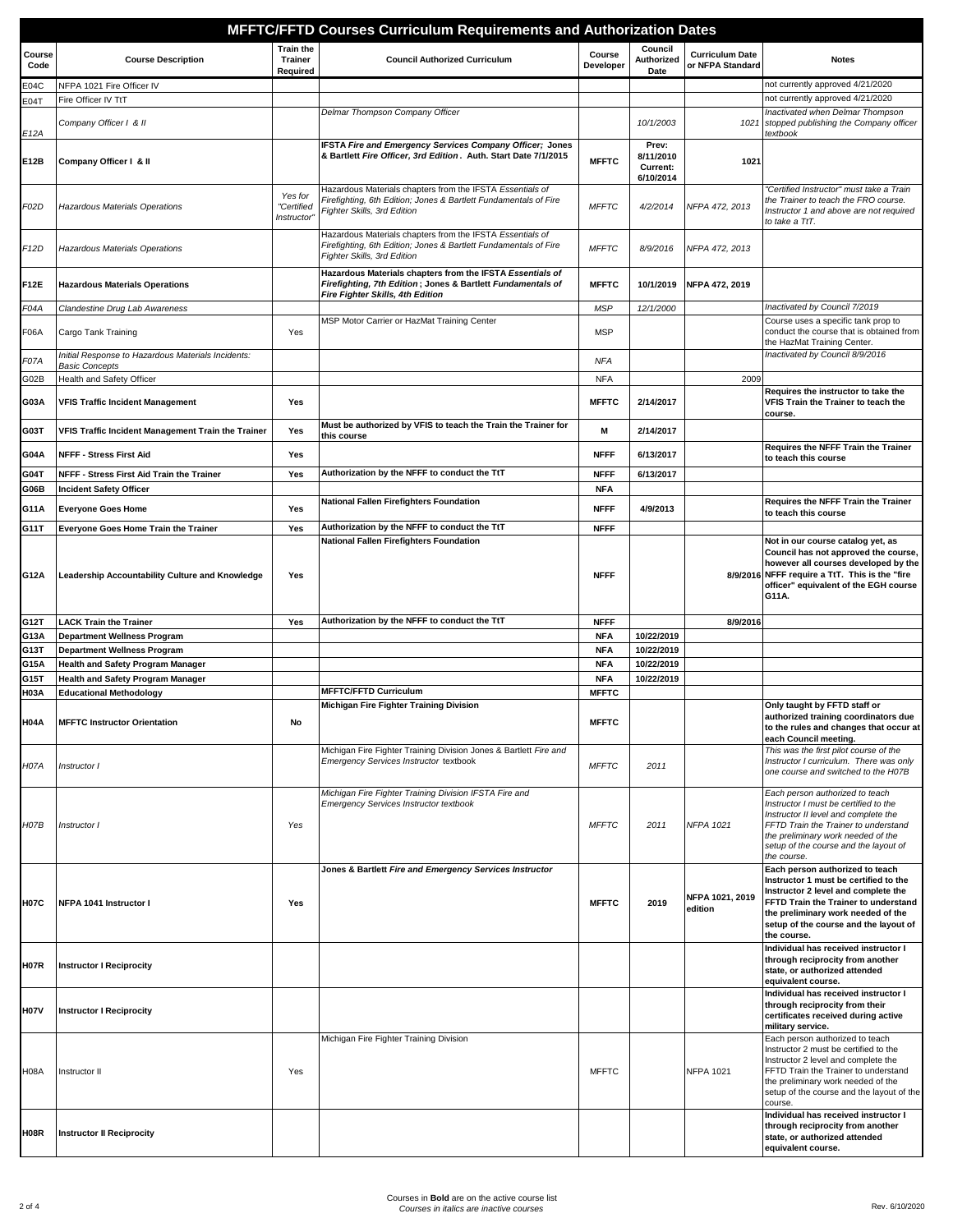|                |                                                                                                     |                                                | <b>MFFTC/FFTD Courses Curriculum Requirements and Authorization Dates</b>                                       |                               |                               |                                            |                                                                                                                                                                   |
|----------------|-----------------------------------------------------------------------------------------------------|------------------------------------------------|-----------------------------------------------------------------------------------------------------------------|-------------------------------|-------------------------------|--------------------------------------------|-------------------------------------------------------------------------------------------------------------------------------------------------------------------|
| Course<br>Code | <b>Course Description</b>                                                                           | <b>Train the</b><br><b>Trainer</b><br>Required | <b>Council Authorized Curriculum</b>                                                                            | Course<br>Developer           | Council<br>Authorized<br>Date | <b>Curriculum Date</b><br>or NFPA Standard | <b>Notes</b>                                                                                                                                                      |
| <b>H08V</b>    | <b>Instructor II Reciprocity</b>                                                                    |                                                |                                                                                                                 |                               |                               |                                            | Individual has received instructor I<br>through reciprocity from their<br>certificates received during active<br>military service.                                |
| H09R           | <b>Instructor III Reciprocity</b>                                                                   |                                                |                                                                                                                 |                               |                               |                                            | Individual has received instructor I<br>through reciprocity from another<br>state, or authorized attended<br>equivalent course.                                   |
| H09V           | <b>Instructor III Reciprocity</b>                                                                   |                                                |                                                                                                                 |                               |                               |                                            | Individual has received instructor I<br>through reciprocity from their<br>certificates received during active<br>military service.                                |
| <b>103A</b>    | Introduction to NFIRS 5.0                                                                           |                                                |                                                                                                                 | <b>NFA</b>                    | 10/22/2019                    |                                            |                                                                                                                                                                   |
| <b>103T</b>    | Introduction to NFIRS 5.0 TtT                                                                       |                                                |                                                                                                                 | <b>NFA</b>                    | 10/22/2019                    |                                            |                                                                                                                                                                   |
| 110A<br>111A   | Leadership I<br>Leadership II                                                                       |                                                |                                                                                                                 | <b>NFA</b><br><b>NFA</b>      |                               | 2012                                       | Inactivated by council as of 7/1/2019<br>2012 Inactivated by council as of 7/1/2019                                                                               |
| <b>I12A</b>    | Leadership III                                                                                      |                                                |                                                                                                                 | <b>NFA</b>                    |                               |                                            | 2012 Inactivated by council as of 7/1/2019                                                                                                                        |
| <b>115A</b>    | Intermediate ICS for Operation 1st Responders ICS<br>300                                            | Yes                                            | <b>MSP EMD</b>                                                                                                  | <b>NFA/MSPH</b><br>MTC        |                               |                                            | Michigan State Police Emergency<br><b>Management Division provides the</b><br>Train the Trainer and/or authorizes<br>the credentials required to teach ICS<br>300 |
| 116A           | <b>Advanced ICS for Operation 1st Responders ICS</b><br>400                                         | Yes                                            | <b>MSP EMD</b>                                                                                                  | <b>NFA/MSPH</b><br><b>MTC</b> |                               |                                            | Michigan State Police Emergency<br><b>Management Division provides the</b><br>Train the Trainer and/or authorizes<br>the credentials required to teach ICS<br>400 |
| 120 A          | <b>Shaping the Future</b>                                                                           |                                                |                                                                                                                 | <b>NFA</b>                    |                               |                                            |                                                                                                                                                                   |
| 130A           | Leadership in Supervision: Creating Environments<br>for Professional Growth                         |                                                | <b>National Fire Academy</b>                                                                                    | <b>NFA</b>                    | <b>NFA</b>                    |                                            |                                                                                                                                                                   |
| 130T           | Leadership in Supervision: Creating Environments                                                    |                                                | <b>National Fire Academy</b>                                                                                    | <b>NFA</b>                    | <b>NFA</b>                    |                                            |                                                                                                                                                                   |
|                | for Professional Growth<br>Leadership in Supervision: Perspectives in                               |                                                | <b>National Fire Academy</b>                                                                                    |                               |                               |                                            |                                                                                                                                                                   |
| <b>I31A</b>    | Thinking<br>Leadership in Supervision: Perspectives in                                              |                                                | <b>National Fire Academy</b>                                                                                    | <b>NFA</b>                    | <b>NFA</b>                    |                                            |                                                                                                                                                                   |
| 131 T          | Thinking                                                                                            |                                                |                                                                                                                 | <b>NFA</b>                    | <b>NFA</b>                    |                                            |                                                                                                                                                                   |
| 132A           | Leadership in Supervision: Frameworks to Success                                                    |                                                | <b>National Fire Academy</b>                                                                                    | <b>NFA</b>                    | <b>NFA</b>                    |                                            |                                                                                                                                                                   |
| 132T           | Leadership in Supervision: Frameworks to Success                                                    |                                                | <b>National Fire Academy</b>                                                                                    | <b>NFA</b>                    | <b>NFA</b>                    |                                            |                                                                                                                                                                   |
| J01A           | <b>Certified Fire Inspector</b>                                                                     |                                                | <b>FFTD Curriculum</b>                                                                                          | <b>FFTD</b>                   |                               |                                            | Used for CFI points in SMOKE by                                                                                                                                   |
| K01B           | <b>Vehicle Extrication</b>                                                                          |                                                | <b>MFFTC/FFTD Curriculum</b>                                                                                    | <b>MFFTC</b>                  | 2001                          | 2001                                       | Rhonda                                                                                                                                                            |
| <b>K02A</b>    | <b>Advanced Vehicle Stabilization</b>                                                               |                                                | <b>MFFTC/FFTD Curriculum</b>                                                                                    | <b>MFFTC</b>                  | 2002?                         |                                            |                                                                                                                                                                   |
| K05A           | <b>Agriculture Machine Rescue</b>                                                                   | Yes                                            | McNeil & Co                                                                                                     | <b>MFFTC</b>                  |                               |                                            | <b>Farmedic Train the Trainer Required</b><br>to teach this course.                                                                                               |
| K10B           | <b>Elevator Emergencies</b>                                                                         |                                                | <b>MFFTC/FFTD Curriculum</b>                                                                                    | <b>MFFTC</b>                  |                               |                                            |                                                                                                                                                                   |
| K15A           | <b>Confined Space Rescue</b>                                                                        | Yes                                            | <b>MSP HazMat Training Center or MUSAR</b>                                                                      | <b>MUSAR</b>                  | 6/12/2008                     |                                            | Approval from MSP HazMat Training<br>Center or MUSAR is required to teach<br>this course.                                                                         |
| K16A           | <b>Rope Rescue Operations</b>                                                                       | Yes                                            | <b>MUSAR</b>                                                                                                    | <b>MUSAR</b>                  | 6/12/2008                     |                                            | Authorization through MUSAR is<br>required to teach this course.                                                                                                  |
| <b>K17A</b>    | <b>Trench Rescue Awareness &amp; Operations</b>                                                     | Yes                                            | <b>MUSAR</b>                                                                                                    | <b>MUSAR</b>                  | 6/12/2008                     |                                            | <b>Authorization through MUSAR is</b><br>required to teach this course.                                                                                           |
| K18A           | <b>Trench Rescue Technician</b>                                                                     | Yes                                            | <b>MUSAR</b>                                                                                                    | <b>MUSAR</b>                  | 6/12/2008                     |                                            | Authorization through MUSAR is<br>required to teach this course.                                                                                                  |
| K19A           | <b>Structural Collapse Rescue Technician</b>                                                        | Yes                                            | <b>MUSAR</b>                                                                                                    | <b>MUSAR</b>                  | 6/12/2008                     |                                            | Authorization through MUSAR is<br>required to teach this course.                                                                                                  |
| L01A           | <b>Building Construction: Combustible</b>                                                           |                                                |                                                                                                                 | <b>NFA</b>                    |                               |                                            | Inactivated by Council 8/9/2016                                                                                                                                   |
| _02A           | <b>Building Construction: Noncombustible</b>                                                        |                                                |                                                                                                                 | NFA                           |                               |                                            | Inactivated by Council 8/9/2016                                                                                                                                   |
| L04A           | <b>Firefighting Strategies &amp; Tactics</b>                                                        |                                                | Jones & Bartlett Firefighting Strategies and Tactics, Auth.<br>Date 7/1/2015                                    | <b>MFFTC</b>                  | 6/10/2014                     |                                            |                                                                                                                                                                   |
| L05B           | <b>Preparation for Initial Company Operations</b><br>Managing Company Tactical Operations: Decision |                                                | Replaced by L06B Decision Making for Initial Company                                                            | <b>NFA</b>                    | 2006                          | 2014                                       | Course expires 9/30/2016                                                                                                                                          |
| L06A           | Making                                                                                              |                                                | Operations (DMICO)                                                                                              | <b>NFA</b>                    |                               |                                            |                                                                                                                                                                   |
| L06B           | Decision Making For Initial Company Operations                                                      |                                                | Authorized start date 7/1/2015. Replaces L06A Managing<br>Company Tactical Operations: Decision Making (MCTO:D) | <b>NFA</b>                    | 6/10/2014                     | 2014                                       |                                                                                                                                                                   |
| L08B           | <b>Strategies and Tactics For Initial Company</b><br>Operations                                     |                                                |                                                                                                                 | <b>NFA</b>                    | 2006                          | 2014                                       |                                                                                                                                                                   |
| L09A           | Incident Command High Rise Operations                                                               |                                                |                                                                                                                 | <b>NFA</b>                    |                               |                                            | Inactivated by Council 8/9/2016                                                                                                                                   |
| L10A           | <b>Chimney Fire Suppression</b>                                                                     |                                                | <b>MFFTC/FFTD Curriculum</b>                                                                                    | <b>MFFTC</b>                  | 2014                          |                                            | updated 2014                                                                                                                                                      |
| L 13A          | NIMS: ICS for the Fire Service                                                                      |                                                | Replaced by L13B Incident Command System and Resource<br>Management for the Fire Service                        | <b>NFA</b>                    | 2004                          |                                            | Course expires 9/30/2016                                                                                                                                          |
| L13B           | <b>Incident Command System and Resource</b><br><b>Management for the Fire Service</b>               |                                                | Authorized start date 7/1/2015. Replaces L13A NIMS ICS for<br>the Fire Service.                                 | <b>NFA</b>                    | 6/10/2014                     | 2014                                       |                                                                                                                                                                   |
| L 14A          | Introduction to Unified Command for Mass Casualty                                                   |                                                |                                                                                                                 | <b>NFA</b>                    | 7/1/2004                      |                                            | Inactivated by Council 8/9/2016                                                                                                                                   |
| L14B           | Incidents<br>Introduction to Unified Command for Mass Casualty                                      |                                                |                                                                                                                 | <b>NFA</b>                    | 10/22/2019                    |                                            |                                                                                                                                                                   |
|                | Incidents<br>Introduction to Unified Command for Mass Casualty                                      |                                                |                                                                                                                 |                               |                               |                                            |                                                                                                                                                                   |
| <b>L14T</b>    | Incidents                                                                                           |                                                |                                                                                                                 | <b>NFA</b>                    | 10/22/2019                    |                                            |                                                                                                                                                                   |
| L15A           | <b>Flammable Liquids</b>                                                                            |                                                |                                                                                                                 |                               |                               |                                            |                                                                                                                                                                   |
| L16A           | <b>Liquid Propane Gas Emergencies</b>                                                               | Yes                                            | Michigan Propane Gas Association                                                                                | <b>MPGA</b>                   |                               |                                            | Authorization through the Michigan<br>Propane Gas Association is required<br>to teach this class as they have the<br>props required to conduct this class.        |
| L21A           | Pipeline Emergencies                                                                                | $\overline{\phantom{a}}$                       | 2                                                                                                               |                               |                               |                                            | Inactivated by Council 8/9/2016                                                                                                                                   |
| L25B           | <b>Introduction to Wildland Fire</b>                                                                | Yes                                            | <b>MDNR or USFS</b>                                                                                             | <b>NWCG</b>                   |                               |                                            | Taught only by MDNR or USFS staff.<br>Certification to teach this course is<br>authorized by the MDNR and/or USFS                                                 |